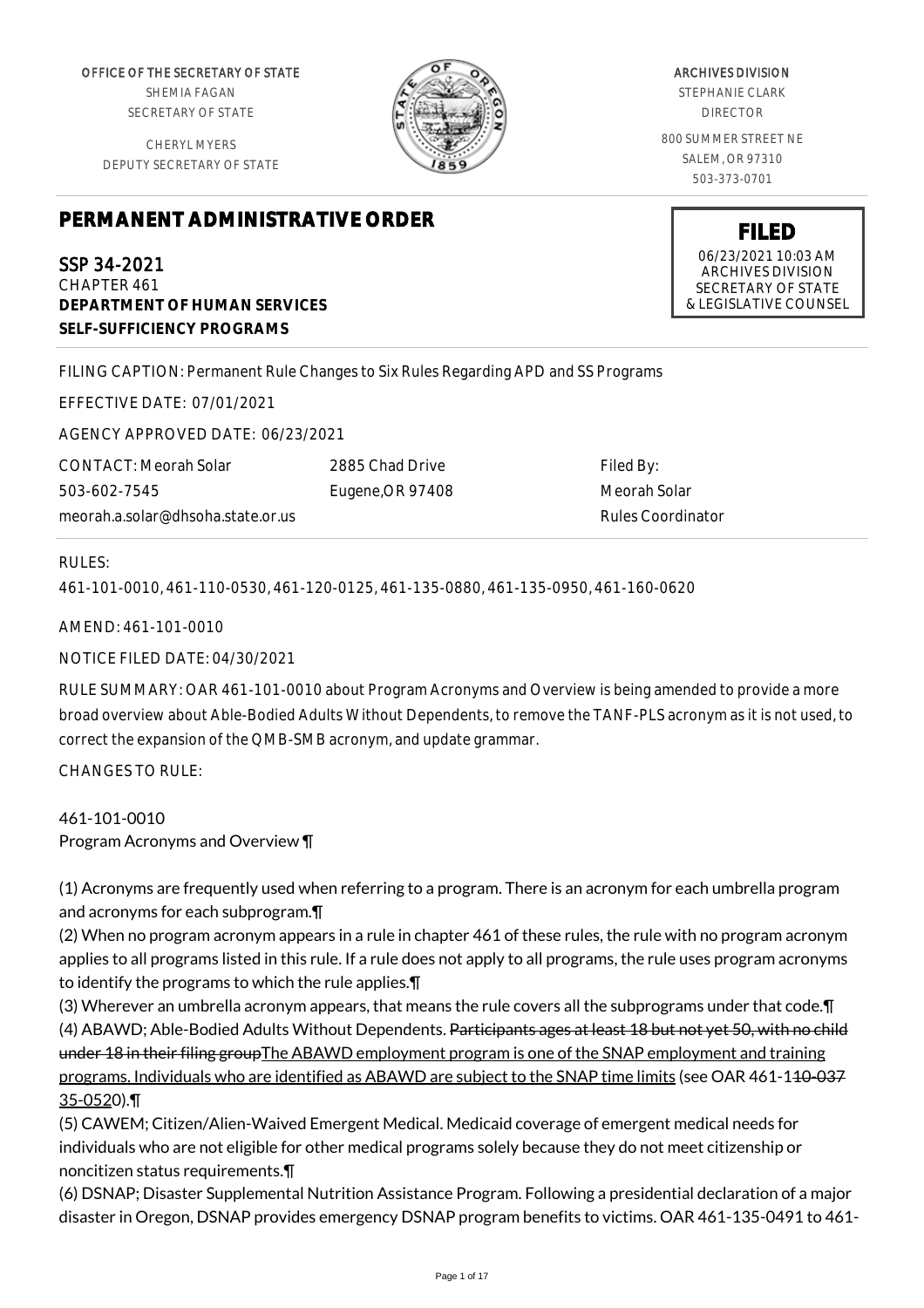135-0497 cover DSNAP eligibility and benefits. [1]

(7) EA; Emergency Assistance. Emergency cash to families without the resources to meet emergent needs.¶ (8) ERDC or ERDC-BAS; Employment Related Day Care-Basic. Helps low-income working families pay the cost of child care.¶

(9) GA; General Assistance. Cash assistance to certain low-income individuals with disabilities.¶

(10) HSP; Housing Stabilization Program. A program that helps low-income families obtain stable housing. The program is operated through the Housing and Community Services Department through community-based, service-provider agencies. The Department's rules for the program (OAR 461-135-1305 to 461-135-1335) were repealed July 1, 2001.¶

(11) JOBS; Job Opportunity and Basic Skills. An employment program for TANF participants. JOBS helps these individuals attain self-sufficiency through training and employment. The program is part of Welfare Reform.¶ (12) JOBS Plus. JOBS Plus is a component of the JOBS Program; TANF-PLS is the acronym used for individuals in the JOBS Plus component.. Except as provided under OAR 461-190-0416, JOBS Plus provides subsidized jobs, rather than SNAP or TANF benefits, for individuals receiving TANF and determined JOBS eligible. Eligibility for the JOBS Plus component is determined by the Department. ¶

(13) JPI; Job Participation Incentive. An additional \$10 food benefit to help increase the ability of parents with children, who meet federal TANF participation rate, to meet the nutritional needs of their families.¶ (14) LIS; Low-Income Subsidy. The Low-Income Subsidy program is a federal assistance program for Medicare

recipients who are eligible for extra help meeting their Medicare Part D prescription drug costs.¶ (15) OFSET. The Oregon Food Stamp Employment Transition Program, which helpsed SNAP program benefit

recipients find employment. This program iwas mandatory for some SNAP program benefit recipients. I (16) OSIP; Oregon Supplemental Income Program. Cash supplements and special need payments to individuals who are blind, have a disability, or are 65 years of age or older. When used alone, OSIP refers to all OSIP programs. The following acronyms are used for OSIP subprograms:¶

(a) OSIP-AB; Oregon Supplemental Income Program - Aid to the Blind.¶

(b) OSIP-AD; Oregon Supplemental Income Program - Aid to the Disabled.¶

(c) OSIP-EPD; Oregon Supplemental Income Program - Employed Persons with Disabilities program. This program provides Medicaid coverage for employed persons with disabilities with adjusted income less than 250 percent of the Federal Poverty Level.¶

(d) OSIP-OAA; Oregon Supplemental Income Program - Old Age Assistance.¶

(17) OSIPM; Oregon Supplemental Income Program Medical. Medical coverage for individuals who are elderly or who have a disability. When used alone, OSIPM refers to all OSIP-related medical programs. The following codes are used for OSIPM subprograms:¶

(a) OSIPM-AB; Oregon Supplemental Income Program Medical - Aid to the Blind.¶

(b) OSIPM-AD; Oregon Supplemental Income Program Medical - Aid to the Disabled.¶

(c) OSIPM-EPD; Oregon Supplemental Income Program Medical - Employed Persons with Disabilities program. This program provides Medicaid coverage for employed persons with disabilities with adjusted income less than 250 percent of the Federal Poverty Level.¶

(d) OSIPM-OAA; Oregon Supplemental Income Program Medical - Old Age Assistance.¶

(e) OSIPM-ICP; Oregon Supplemental Income Program Medical - Independent Choices Program. [1]

(18) The Post-TANF program provided a monthly transitional payment to employed individuals who were no longer eligible for the Pre-TANF or TANF programs due to earnings, and met the other eligibility requirements.¶

(19) The Pre-TANF program is an up-front assessment and resource-search program for TANF applicant families. The intent of the program is to assess the individual's employment potential; determine any barriers to employment or family stability; develop an individualized case plan that promotes family stability and financial independence; help individuals find employment or other alternatives; and provide basic living expenses immediately to families in need.¶

(20) QMB; Qualified Medicare Beneficiaries. Programs providing payment of Medicare premiums and one program also providing additional medical coverage for Medicare recipients. Each of these programs also is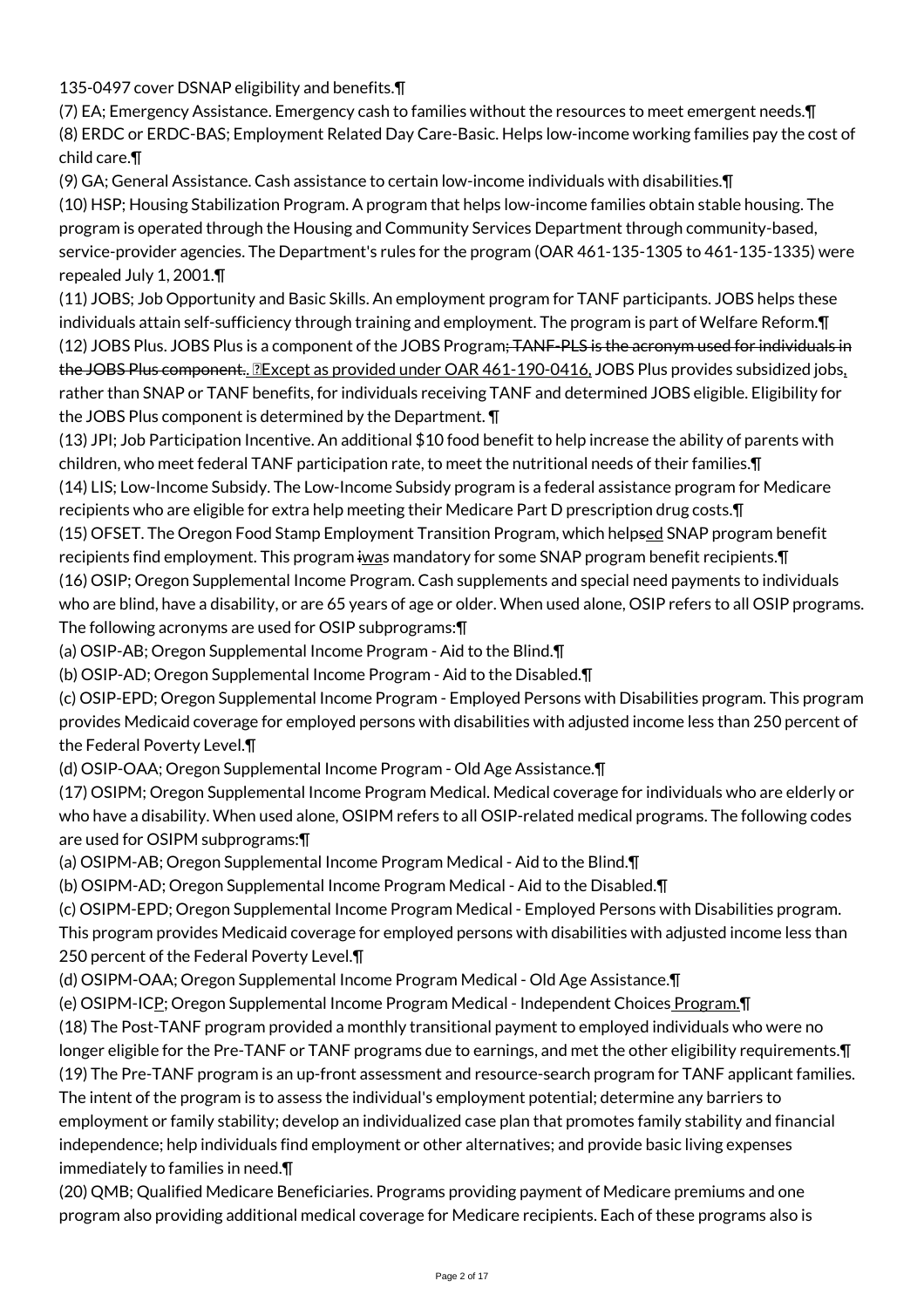considered to be a Medicare Savings Program (MSP). When used alone in a rule, QMB refers to all MSP. The following codes are used for QMB subprograms:¶

(a) QMB-BAS; Qualified Medicare Beneficiaries - Basic. The basic QMB program.¶

(b) QMB-DW; Qualified Medicare Beneficiaries - Disabled Worker. Payment of the Medicare Part A premium for individuals under age 65 who have lost eligibility for Social Security disability benefits because they have become substantially gainfully employed.¶

(c) QMB-SMB; Qualified Medicare Beneficiaries - Specified Limitedow-Income Medicare Beneficiary. Payment of the Medicare Part B premium only. There are no medical benefits available through QMB-SMB.¶

(d) QMB-SMF; Qualified Medicare Beneficiaries - Qualified Individuals. Payment of the Medicare Part B premium only. There are no medical benefits available through QMB-SMF. This program has a 100-percent federal match, but also has an allocation that, if reached, results in the closure of the program.¶

(21) REF; Refugee Assistance. Cash assistance to low-income refugee singles or married couples, without children, who are not eligible for the TANF program.¶

(22) REFM; Refugee Assistance Medical. Medical coverage for low-income refugees who are not eligible for Medicaid.¶

(23) REP; Refugee Employment Program. Any self-sufficiency service, employment service, or case plan that is available to or developed for individuals in the REF program.¶

(24) The Repatriate Program helps Americans resettle in the United States if they have left a foreign land because of an emergency situation.¶

(25) SFDNP; Senior Farm Direct Nutrition Program. Food vouchers for low-income seniors. Funded by a grant from the United States Department of Agriculture.¶

(26) SFPSS; State Family Pre-SSI/SSDI Program. A voluntary program providing cash assistance and case management services to families when at least one TANF eligible adult in the household has an impairment (see OAR 461-125-0260) and is or will be applying for Supplemental Security Income (SSI) or Social Security Disability Insurance (SSDI).¶

(27) SNAP; Supplemental Nutrition Assistance Program. Helps low-income households maintain proper nutrition by giving them the means to purchase food. SNAP used to be known as FS or Food Stamps; any reference to SNAP also includes FS and Food Stamps.¶

(28) STEP; SNAP Training and Employment Program. A training and employment program for certain SNAP participants.¶

(29) TA-DVS; Temporary Assistance for Domestic Violence Survivors. Assistance for families where there is a current or future risk of further domestic violence.¶

(30) TANF; Temporary Assistance for Needy Families. Cash assistance for families when children in those families are deprived of parental support because of continued absence, death, incapacity, or unemployment.

Statutory/Other Authority: ORS 414.025, 414.826, ORS 413.085, 414.685, ORS 329A.500, 409.050, 411.060, 411.404, 411.706, 411.816, 412.014, 412.049

Statutes/Other Implemented: ORS 329A.500, 409.010, 411.060, 411.404, 411.704, 411.706, 411.816, 412.014, 412.049, 414.025, 414.826, 414.839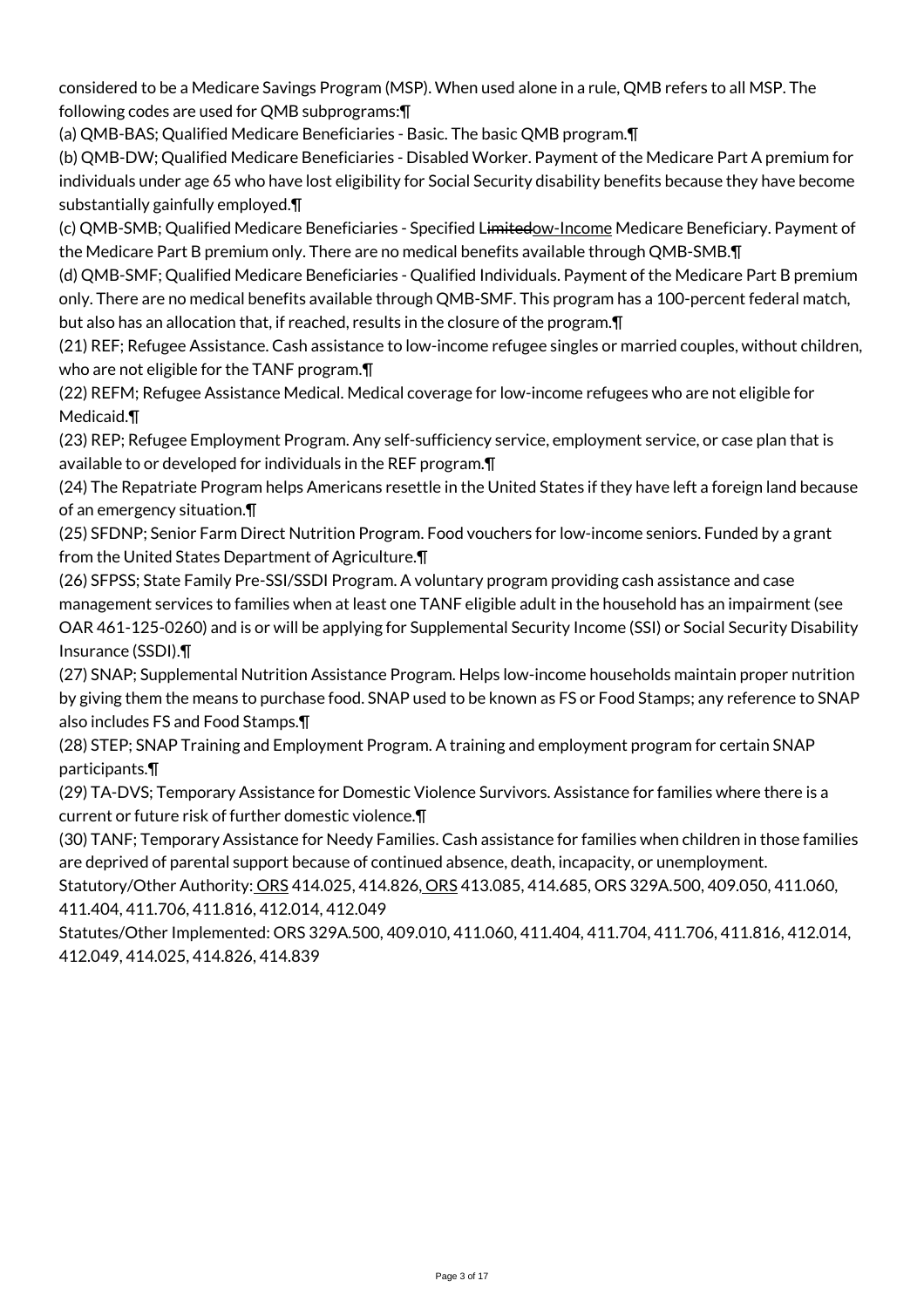# AMEND: 461-110-0530

# NOTICE FILED DATE: 04/30/2021

RULE SUMMARY: OAR 461-110-0530 about financial group is being amended to add a section clarifying that married individuals not in the same household group as their spouse who may otherwise be eligible for OSIPM under standard living arrangement rules (i.e. not subject to the 300% SSI income standard) are still subject to the community spouse resource allowance provisions if applying for Long Term Care services.

CHANGES TO RULE:

# 461-110-0530 Financial Group ¶

(1) Except as provided in section (4) of this rule, the "financial group" consists of the filing group (see OAR 461- 110-0310) members whose income and resources the Department considers in determining eligibility (see OAR 461-001-0000) and benefits.¶

(2) In the ERDC, OSIPM-EPD, QMB, and SNAP programs, the "financial group" consists of each individual in the filing group.¶

(3) In the REF and REFM programs, the "financial group" consists of each individual in the filing group, except an individual who is eligible for and receives an SSI cash payment.¶

(4) In the OSIPM (except OSIPM-EPD) program:¶

(a) For the purposes of this section of this rule, "ineligible" means an individual not eligible to receive either SSI or TANF program benefits.¶

(b) When an individual lives in a standard living arrangement (see OAR 461-001-0000):¶

(A) Except as provided in paragraph (B) of this subsection, each member of the filing group is in the "financial group".¶

(B) When an individual is married, not assumed eligible (see OAR 461-135-0010) for OSIPM, and the individual's spouse (see OAR 461-001-0000) is considered "ineligible" (see subsection (a) of this section):¶

(i) If the individual's adjusted income (see OAR 461-001-0000) using the deductions allowed under OAR 461-160- 0550(4), or after being evaluated under certain protected groups (see OAR 461-135-0771 to OAR 461-135-

0830), is greater than the OSIPM program adjusted income standard for a need group of one under OAR 461-155- 0250, the individual is in his or her own "financial group" and not eligible for OSIPM.¶

(ii) When there are children in the home, if the ineligible spouse's remaining countable (see OAR 461-001-0000) income after allocation (see OAR 461-160-0551) to each ineligible child is equal to or less than the difference between the couple and the individual SSI standards: the spouse is not included in the "financial group" when determining income eligibility; however, the spouse is included in the "financial group" when determining resource eligibility.¶

(iii) When there are no children in the home, if the ineligible spouse's countable income is less than the difference between the couple and the individual SSI standards: the spouse is not included in the "financial group" when determining income eligibility; however, the spouse is included in the "financial group" when determining resource eligibility.¶

(c) When an individual or is being evaluated under OAR 461-135-0745 or OAR 461-135-0750, the "financial group" consists only of the individual applying for benefits, except that the community spouse (see OAR 461-001- 0030) is included in the "financial group" to determine initial eligibility as follows:¶

(A) At initial eligibility, the resources of the community spouse are considered and the provisions of OAR 461-160- 0580 apply.¶

(B) The income of the community spouse is not considered in determining initial eligibility, and the community spouse is not included in any other eligibility group.¶

(d) When an individual is in a nonstandard living arrangement (see OAR 461-001-0000), the individual is not evaluated under either OAR 461-135-0745 or OAR 461-135-0750, and the community spouse is not in the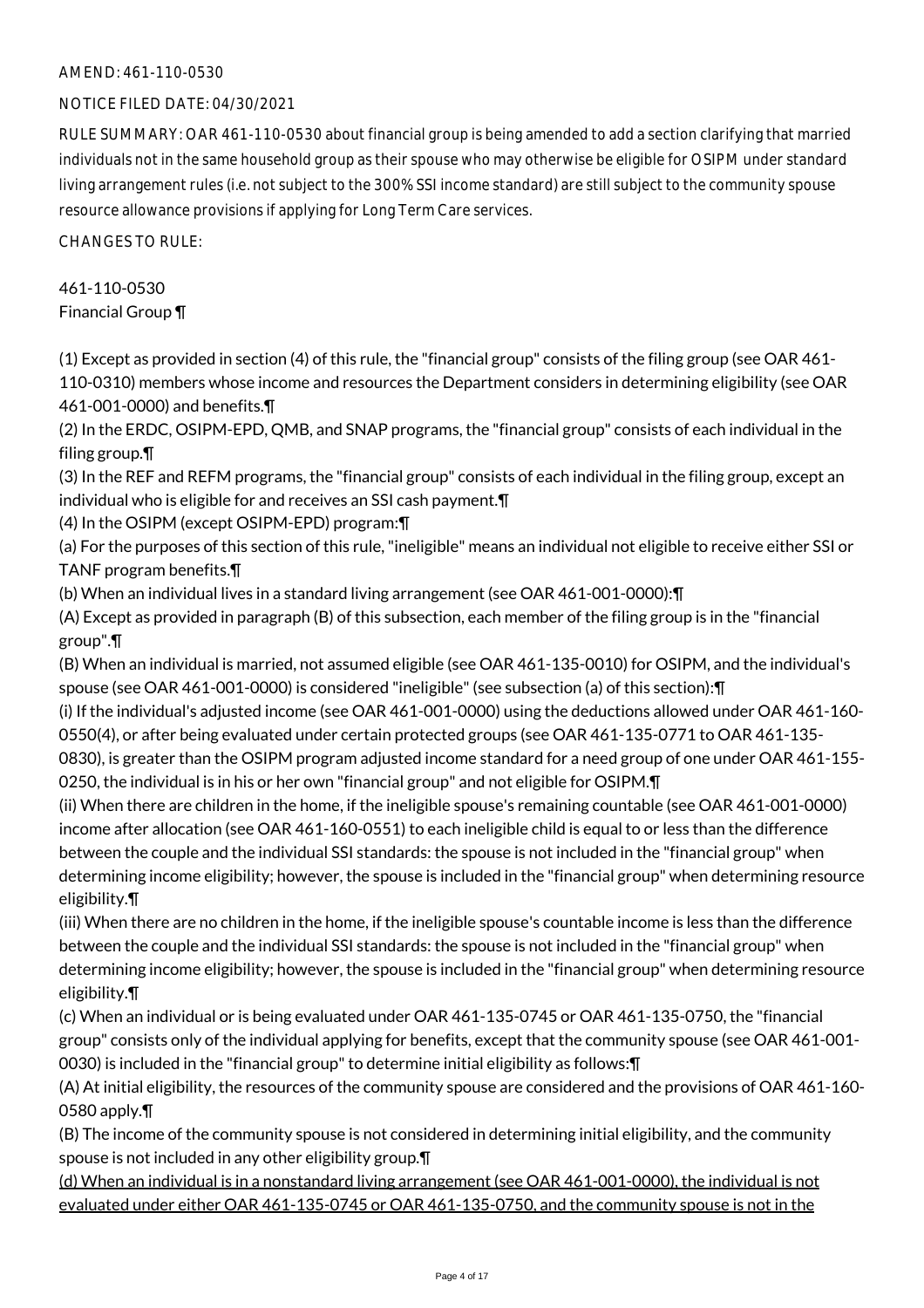household group; the community spouse is included in the "financial group" to determine initial eligibility as follows:¶

(A) At initial eligibility, the resources of the community spouse are considered and the provisions of OAR 461-160-  $\underline{0580}$  apply. $\P$ 

(B) The income of the community spouse is not considered in determining initial eligibility, and the community spouse is not included in any other eligibility group.¶

(5) In the TANF program, the "financial group" consists of each individual in the filing group except the following:¶ (a) A caretaker relative, other than a parent, who chooses not to be included in the need group and has income less than the non-needy countable income limit standard (see OAR 461-155-0030) for the filing group of the caretaker relative.¶

(b) The spouse of a caretaker relative, when the caretaker relative meets the requirements under subsection (a) of this section.¶

(c) A dependent child of a caretaker relative when the caretaker relative meets the requirements under subsection (a) of this section.¶

(d) An individual who is eligible for and receives an SSI cash payment.

Statutory/Other Authority: ORS 409.050, 411.060, 411.070, 411.404, 411.706, 411.816, 412.006, 412.049, 412.064, 412.124, 413.085, 414.685, 414.712

Statutes/Other Implemented: 414.826, 414.839, 411.070, 411.404, 411.706, 411.816, 412.006, 412.049, 412.064, 412.124, 414.712, ORS 409.010, 411.060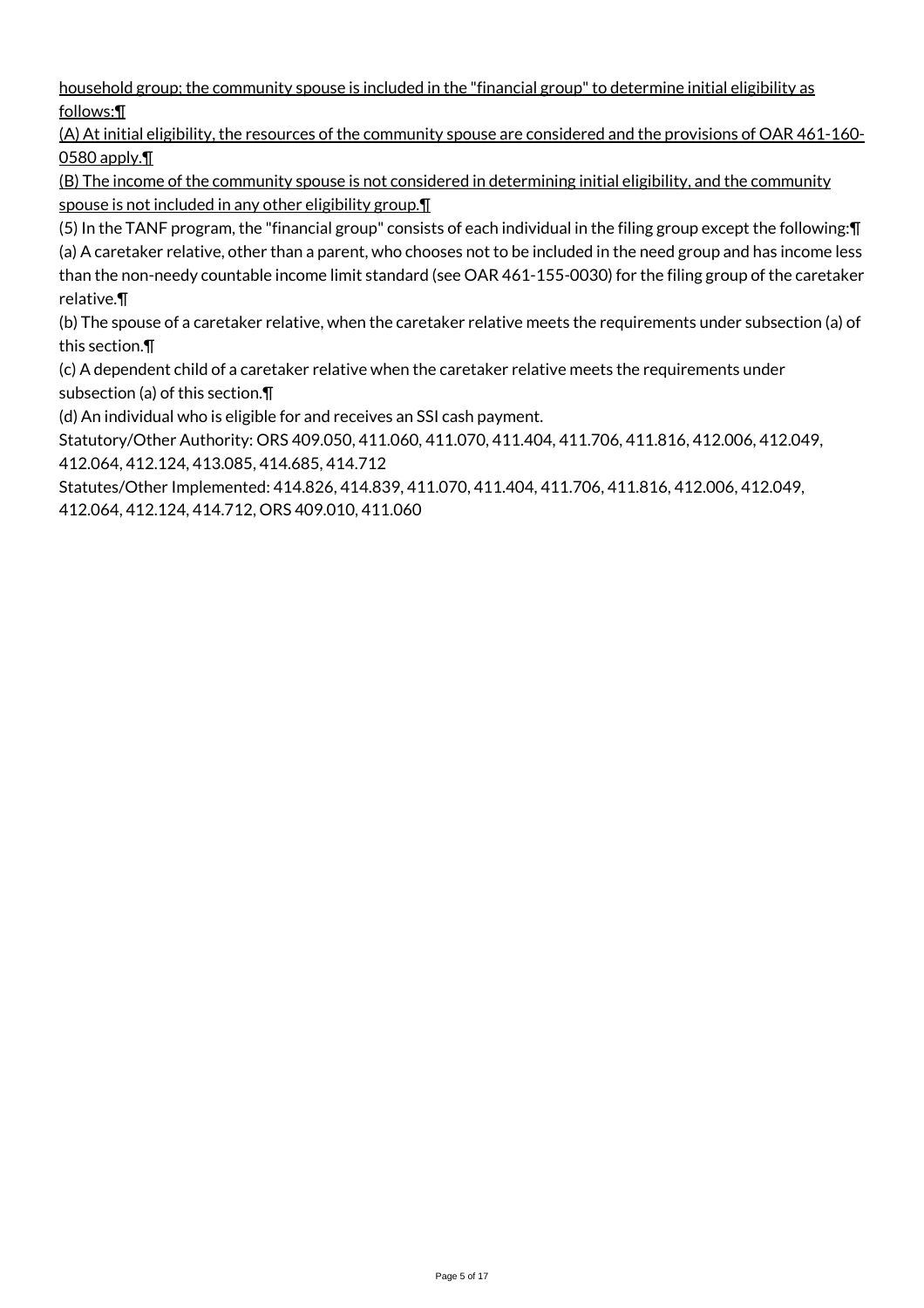# AMEND: 461-120-0125

REPEAL: Temporary 461-120-0125 from SSP 25-2021

# NOTICE FILED DATE: 04/30/2021

RULE SUMMARY: OAR 461-120-0125 about "alien" status is being amended to permanently adopt the temporary rule changes that designate citizens of Compact of Free Association States (i.e., Federated States of Micronesia, Republic of the Marshall Islands, and the Republic of Palau) as qualified non-citizens for the OSIPM and QMB programs and include them in the category of individuals who meet the non-citizen requirements for Medicaid. This amendment is retroactively effective December 28, 2020. It is also being amended to update language to be more person-centered, to restructure the rule provisions, and to add language to make the rule more clear. The terms "alien," "American Indian," and "Indian tribe" are terms the Department has identified as potentially insensitive and outdated. ODHS will work with the communities to which these terms refer to receive guidance regarding terms that are more respectful.

CHANGES TO RULE:

461-120-0125

"Alien" Status-Requirements \[

An individual who must meet "alien" status requirements under OAR 461-120-0110, must meet the "alien" status requirements of the program for which they are applying. The requirements are listed in sections (2) through (6) of this rule.¶

(1) For purposes of this chapter of rules,¶

(a) In all programs, an individual is a "qualified non-citizen" if the individual is any of the following:¶ (aA) A non-citizenn individual who is lawfully admitted for permanent residence under the Immigration and Nationality Act (INA) (8 U.S.C. 1101 et seq). This includes:¶

(AB) An Iraqi or Afghan alienindividual granted special immigrant visa status (SIV) under section 101(a)(27) of the INA. These individuals are lawfully admitted for permanent residence under the INA.¶

(BC) An individual who is an "Amerasian" who is granted immigration status under section 584(a) of Public Law 100-202; the Foreign Operations, Export Financing, and Related Program Appropriations Act of 1988.¶ (b) A refugee; as amended by Public Law 100-461. These individuals are lawfully admitted for permanent

residence under the INA.¶

(D) An individual who is admitted to the United States as a refugee under section 207 of the INA (8 U.S.C. 1157).¶  $(\epsilon E)$  A non-citizenn individual who is granted asylum under section 208 of the INA (8 U.S.C. 1158).

(d) A non-citizenF) An individual who is a "Cuban or Haitian entrant" (as defined in section 501(3) of the Refugee Education Assistance Act of 1980).¶

(G) An individual who is a "victim of a severe form of trafficking in persons" certified under the Victims of Trafficking and Violence Protection Act of 2000 (22 U.S.C. 7101 to 7112).¶

(H) An individual who is a family member of a victim of a severe form of trafficking in persons who holds a visa for family members authorized by the Trafficking Victims Protection Reauthorization Act of 2003 (22 U.S.C. 7101 to 7112).¶

(I) An individual whose deportation is being withheld under section 243(h) of the INA (8 U.S.C. 1253(h)) (as in effect immediately before April 1, 1997) or section 241(b)(3) of the INA (8 U.S.C. 1231(b)(3)) (as amended by section 305(a) of division C of the Omnibus Consolidated Appropriations Act of 1997, Pub. L. No. 104-208, 110 Stat. 3009-597 (1996)).¶

(e<u>J)</u> A non-citizenn individual who is paroled into the United States under section 212(d)(5) of the INA (8 U.S.C. 1182(d)(5)) for a period of at least one year. $\P$ 

 $(fK)$  A non-citizenn individual who is granted conditional entry pursuant to section 203(a)(7) of the INA (8 U.S.C. 1153(a)(7)) as in effect prior to April 1, 1980. $\P$ 

(gL) A non-citizen who is a "Cuban and Haitian entrant" (as defined in section 501(3) of the Refugee Education Assistance Act of 1980).¶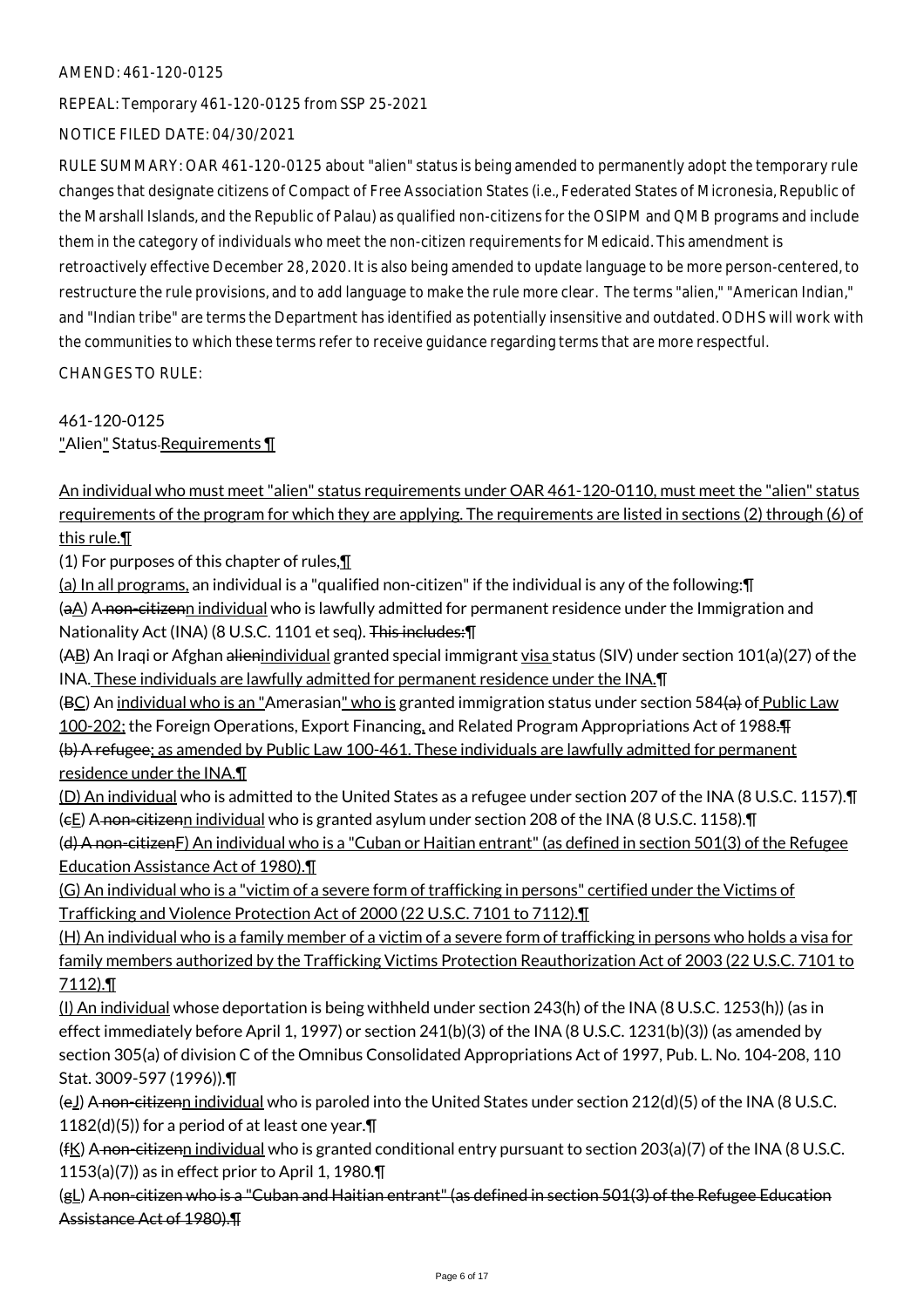$(h)$  An individual who is a battered spouse or dependent child who meets the requirements of 8 U.S.C. 1641(c), as determined by the U.S. Citizenship and Immigration Services (USCIS). \[

 $(i_2)$  A non-citizen who In the OSIPM and QMB programs, isn a "victim of a severe form of trafficking in persons" certified under the Victims of Trafficking and Violence Protection Act of 2000 (22 U.S.C. 7101 to 7112).¶ (j) A non-citizen who is a family member of a victim of a severe form of trafficking in persons who holds a visa for family members authorized by the Trafficking Victims Protection Reauthorization Act of 2003 (22 U.S.C. 7101 to

7112)ddition to subsection (a) of this section, an individual is a "qualified non-citizen" if the individual is from the Federated States of Micronesia, the Republic of the Marshall Islands, and the Republic of Palau who lawfully

reside in the United States in accordance with the Compacts of Free Association. The provisions in this subsection are retroactively effective December 28, 2020.¶

(2) In all programs except the REF and REFM programs, an individual meets the "alien" status requirements if the individual is one of the following:¶

(a) An individual who is an "American Indian" born in Canada to whom the provisions of section 289 of the INA (8 U.S.C. 1359) apply.¶

(b) A member of an "Indian tribe," as defined in section 4(e) of the Indian Self-Determination and Education Act (25 U.S.C. 450b(e)).¶

(c) A qualified non-citizen (see section (1) of this rule) who is any of the following: []

(A) A veteran of the United States Armed Forces who was honorably discharged for reasons other than "alien" status and who fulfilled the minimum active-duty service requirements described in 38 U.S.C. 5303A(d).¶

(B) A member of the United States Armed Forces on active duty (other than active duty for training).¶

(C) The spouse, the un-remarried surviving spouse, or an unmarried dependent child, of an individual described in paragraphs (A) or (B) of this subsection.¶

(3) In the ERDC, TA-DVS, and TANF programs, an individual meets the "alien" status requirements if the individual is one of the following:¶

(a) An individual who is a qualified non-citizen (see subsection  $(1)(a)$  of this rule). $\P$ 

(b) An individual who is a non-US citizen who is currently a victim of domestic violence or who is at risk of becoming a victim of domestic violence.¶

(4) In the OSIPM and QMB programs an individual meets the "alien" status requirements if: Fi

(a) T the individual is a non-citizen who entered the United States or was given qualified non-citizen status on or after August 22, 1996 and has been in the U.S. for five years beginning on the date the non-citizen received his or her qualified non-citizen status; or¶

(b) The individual meets the requirements of one of the following subsections:meets any of the following:¶

(a) The individual has been granted a USCIS status listed under paragraphs (1)(a)(B) through (1)(a)(I) or paragraph  $(1)(b)$  of this rule.

(b) Effective October 1, 2009, the individual is a qualified non-citizen and is under 19 years of age.¶

(Ac) AnThe individual granted any of the following alien statuses:¶

(i) Refugee - under section 207 of the INA.¶

(ii) Asylum - under section 208 of the INA.¶

(iii) Deportation being withheld under section 243(h) of the INA.¶

(iv) Cubans and Haitians who are either public interest or humanitarian parolees.¶

(v) An individual granted immigration status under section 584(a) of the Foreign Operations, Export Financing and Related Program Appropriations Act of 1988.¶

(vi) A "victim of a severe form of trafficking in persons" certified under the Victims of Trafficking and Violence Protection Act of 2000 (22 U.S.C. 7101 to 7112).¶

(vii) A family member of a victim of a severe form of trafficking in persons who holds a visa for family members authorized by the Trafficking Victims Protection Reauthorization Act of 2003 (22 U.S.C. 7101 to 7112).¶

(viii) An Iraqi or Afghan alien granted special immigrant status (SIV) under section 101(a)(27) of the INA.¶

(B) Effective October 1, 2009, an individual is a qualified non-citizen and is under 19 years of age.¶

(C) Was a qualified non-citizen before August 22, 1996was a qualified non-citizen before August 22, 1996.¶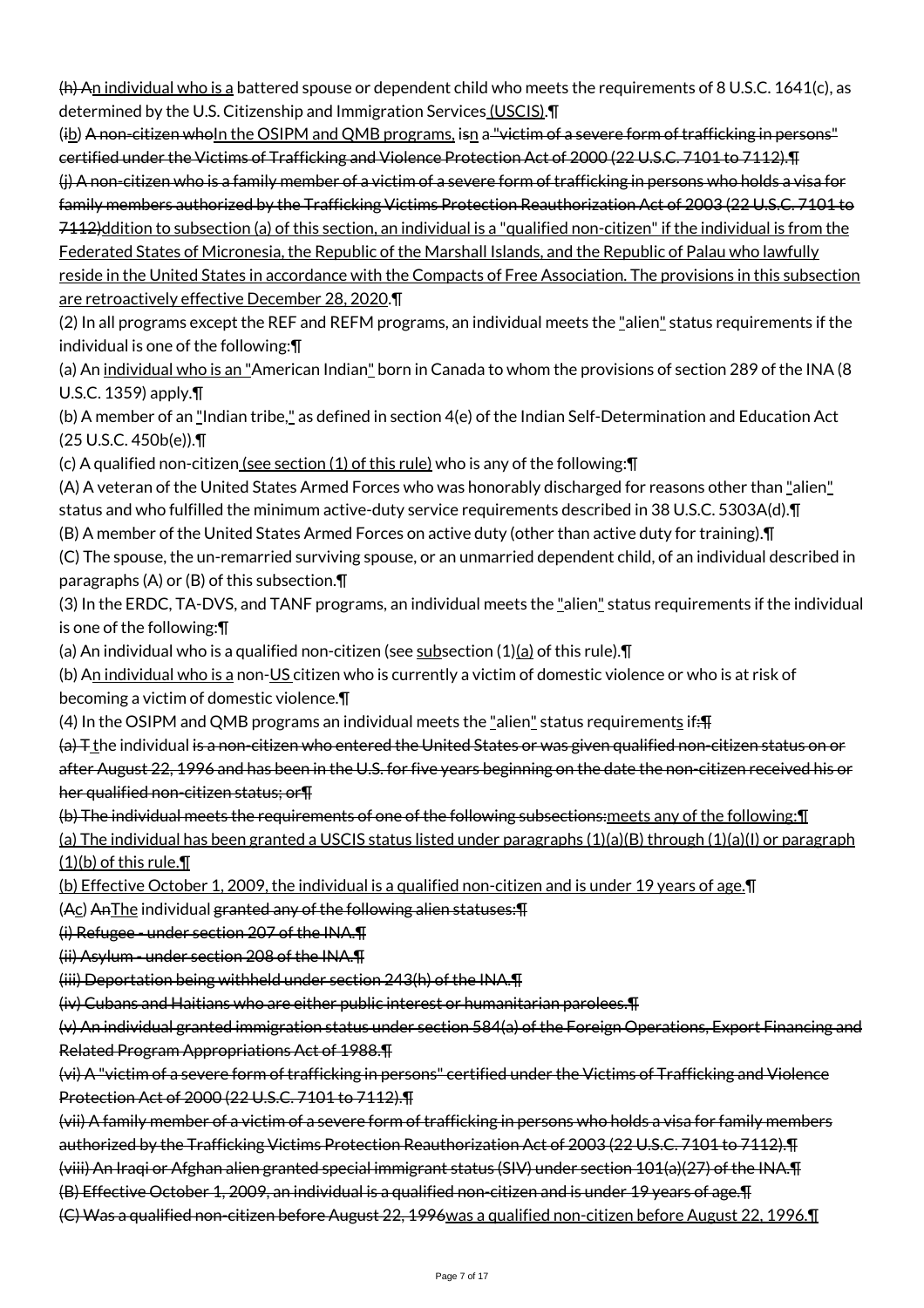(d) The individual has been granted a USCIS status listed under paragraphs  $(1)(a)(A)$ , and  $(1)(a)(J)$  through  $(1)(a)(L)$ and meets one of the following:¶

(A) Physically entered the United States or was granted the USCIS status on or after August 22, 1996; and has been in the U.S. for five years beginning on the date the USCIS status was granted.¶

(DB) Physically entered the United States before August 22, 1996, and was continuously present in the United States between August 22, 1996, and the date qualified non-citizenthe USCIS status was obtaingranted. An individual is not continuously present in the United States if the individual is absent from the United States for more than 30 consecutive days or a total of more than 90 days between August 22, 1996 and the date qualified non-citizenthe USCIS status was obtaingranted.

 $(E<sub>e</sub>)$  IThe individual is under the age of 19 and is one of the following:  $\P$ 

(i) A citizen of a Compact of Free Association State (i.e., Federated States of Micronesia, Republic of the Marshall Islands, and the Republic of Palau) who has been admitted to the U.S. as a non-immigrant and is permitted by the Department of Homeland Security to reside permanently or indefinitely in the U.S.¶

 $(H~~i~~A)$  An individual described in 8 CFR section 103.12(a)(4) who belongs to one of the following classes of alinon-US citizens permitted to remain in the United States because the Attorney General has decided for humanitarian or other public policy reasons not to initiate deportation or exclusion proceedings or enforce departure:¶

(<del>I</del>j) An <del>alien</del><u>individual</u> currently in temporary resident status pursuant to section 210 or 245A of the INA (8 USC 1160 and 1255a);¶

(Hii) An alienindividual currently under Temporary Protected Status (TPS) pursuant to section 244 of the INA (8 USC 1229b);¶

(III) iii) An individual who is a "Cuban- or Haitian entrants," as defined in section 202(b) Pub. L. 99-603 (8 USC 1255a), as amended;¶

(IViv) Family Unity beneficiaries pursuant to section 301 of Pub. L. 101-649 (8 USC 1255a), as amended;¶ (Vy) An alienindividual currently under Deferred Enforced Departure (DED) pursuant to a decision made by the President;¶

(VIvi) An alienindividual currently in deferred action status pursuant to Department of Homeland Security Operating Instruction OI 242.1(a)(22); or¶

(VHvii) An alienindividual who is the spouse or child of a United States citizen whose visa petition has been approved and who has a pending application for adjustment of status.¶

 $(iiiB)$  An individual in non-immigrant classifications under the INA who is permitted to remain in the U.S. for an indefinite period, including those individuals as specified in section 101(a)(15) of the INA (8 USC 1101).¶ (Ff) In the OSIPM program, is receiving SSI benefits.¶

(Gg) In the QMB program, is receiving SSI and Medicare Part A benefits.¶

(H) Meets the alien status requirements in section (2) or (5) of this rule.¶

(5) In the REF and REFM programs, an individual meets the "alien" status requirements if the individual is admitted lawfully under any of the following provisions of law:¶

(a) AnThe individual admitted as a refugee under section 207 of the INA (8 USC 1157).¶

(b) An individual granted asylum under section 208 of the INA (8 USC 1158).¶

(c) Cuban and Haitian entrants, in accordance with requirements in 45 CFR part 401.has been granted a USCIS status listed under paragraphs (1)(a)(B) through (1)(a)(H), or¶

( $\frac{d}{dt}$ ) AnThe individual has been paroled as a refugee or asylee under section 212(d)(5) of the Immigration and Nationality Act (INA) (8 USC 1182(d)(5)).¶

(e6) An Amerasian from Vietnam who is admitted to the U.S. as an immigrant pursuant to section 584 of the Foreign Operations, Export Financing, and Related Programs Appropriations Act, 1988 (as contained in section 101(e) of Pub. L. No. 100-202 and amended by the 9th proviso under Migration and Refugee Assistance in title II of the Foreign Operations, Export Financing, and Related Programs Appropriations Acts, 1989 (Pub. L. No. 100- 461 as amended)).¶

(f) A "victim of a severe form of trafficking in persons" certified under the Victims of Trafficking and Violence Protection Act of 2000, Pub. L. No. 106-386, 114 Stat. 1464 (2000), as amended.¶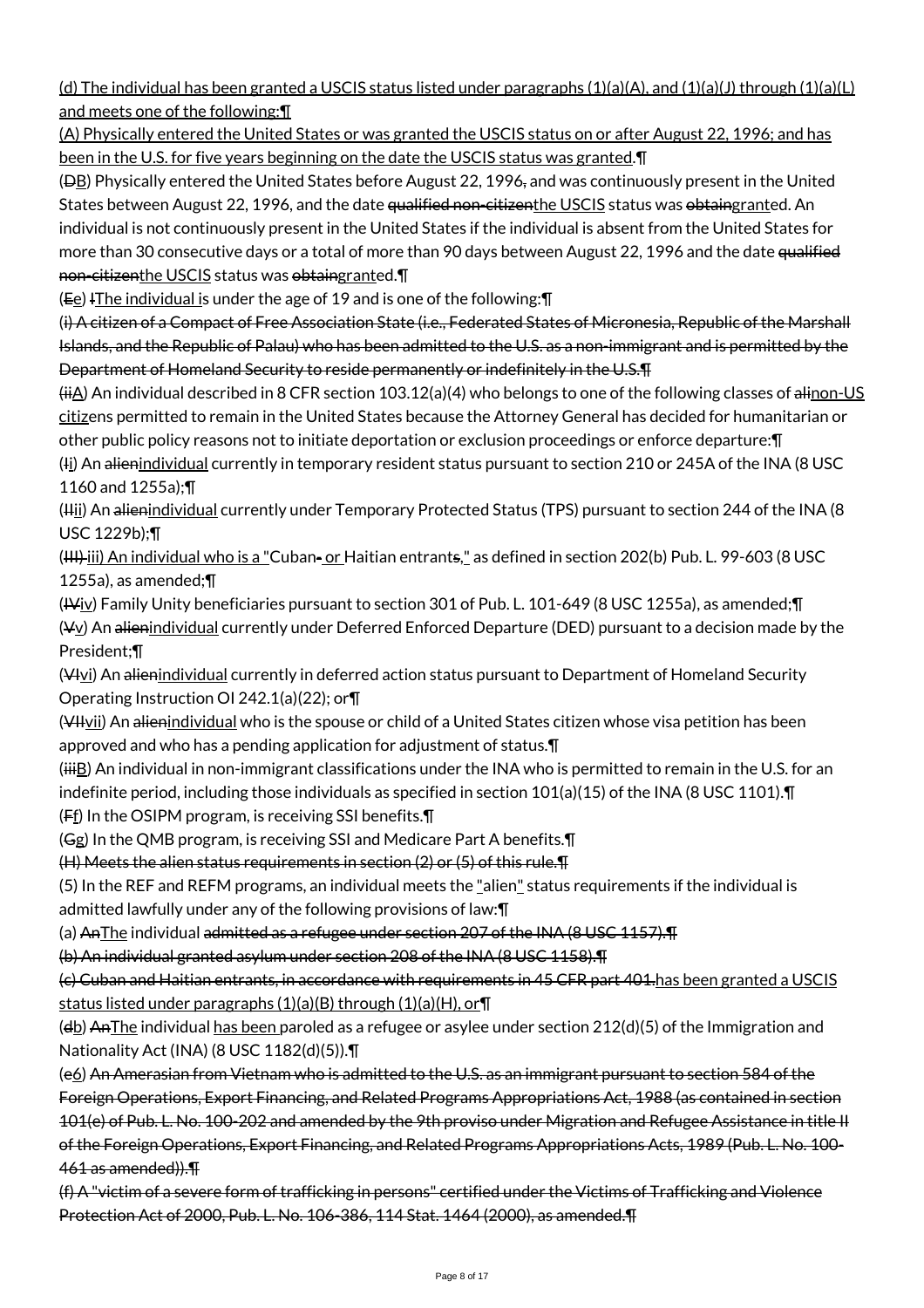(g) A family member of a victim of a severe form of trafficking in persons who holds a visa for family members authorized by the Trafficking Victims Protection Reauthorization Act of 2003, Pub. L. 108-193, 117 Stat. 2875 (2003).¶

(h) Iraqi and Afghan aliens granted special immigrant status under section 101(a)(27) of the Immigration and Nationality Act.¶

(6) In the SNAP program, an individual meets the alien status requirement if the individual meets the

requirements of one or more of the following subsections: In the SNAP program, [1]

(a) An individual meets the "alien" status requirements if the individual:¶

(A) Has been granted a USCIS status listed under paragraphs (1)(a)(B) through (1)(a)(I) of this rule. [I]

(aB) An individual granted any of the following alien statuses:¶

(A) Refugee - under section 207 of the INA.¶

(B) Asylum - under section 208 of the INA.¶

(C) Deportation being withheld under section 243(h) of the INA.¶

(D) Cubans and Haitians who are either public interest or humanitarian paroleesHas been granted a qualified noncitizen USCIS status and is under age 18.¶

(EC) An individual granted immigration status under section 584(a) of the Foreign Operations, Export Financing and Related Program Appropriations Act of 1988.¶

(F) A "victim of a severe form of trafficking in persons" certified under the Victims of Trafficking and Violence Protection Act of 2000 (22 U.S.C. 7101 to 7112).¶

(G) A family member of a victim of a severe form of trafficking in persons who holdHas been granted a qualified non-citizen USCIS status and has a vdisa for family members authorized by the Trafficking Victims Protection Reauthorization Act of 2003 (22 U.S.C. 7101 to 7112bility (see OAR 461-001-0015).¶

(HD) An Iraqi or Afghan alien granted special immigrant status (SIV) under section 101(a)(27) of the INA.¶ (b) A qualified non-citizen under 18 years of age.¶

(c) A non-citizen who has been residing in the United States for at least five years while a qualified non-citizen.¶ (d) A non-citizen who iWas born on or before August 22, 1931, and on August 22, 1996, was lawfully residing in the United States and who w. I

 $(E)$  Was a member of a Hmong or Highland Laotian  $E$ ribe at the time that the  $E$ ribe rendered assistance to United States personnel by taking part in a military or rescue operation during the Vietnam era (as defined in 38 U.S.C.

101), and is a non-US citizen who is lawfully residing in the United States.¶

(eF) TheIs a spouse, the un-remarried surviving spouse, or an unmarried dependent child, of an individual described in subsectionparagraph (dE) of this subsection.¶

(fb) A qualified non-citizen who has a disability, as defined in OAR 461-001-0015.¶

(g) A client who is lawfully admitted ton individual meets the "alien" status requirements when the individual has been granted a USCIS status listed under paragraph  $(1)(a)(A)$  or paragraphs  $(1)(a)(J)$  through  $(1)(a)(L)$  of this rule, and has completed one of the following:¶

(A) The individual has been residing in the United States for permanent residence under the INA andat least five years while a qualified non-citizen.¶

(B) The individual has worked 40 qualifying quarters of coverage as defined under title II of the Social Security Act, or can be credited with such qualifying quarters as provided under 8 U.S.C. 1645, meets the alien status requirements for the SNAP program, subject to the following provisions:¶

(Ai) No quarter beginning after December 31, 1996, is a qualifying quarter if the client received any federal, means-tested benefit during the quarter. Federal means -tested benefits include SNAP, TANF, and Medicaid (except emergency medical).¶

(Bii) For the purpose of determining the number of qualifying quarters of coverage, a client is credited with all of the quarters of coverage worked by a parent of the client while the client was under the age of 18 and all of the qualifying quarters worked by a spouse of the client during their marriage, during the time the client remains married to such spouse or such spouse is deceased.¶

(Giii) A lawful permanent resident who would meet the "alien" status requirements, except for a determination by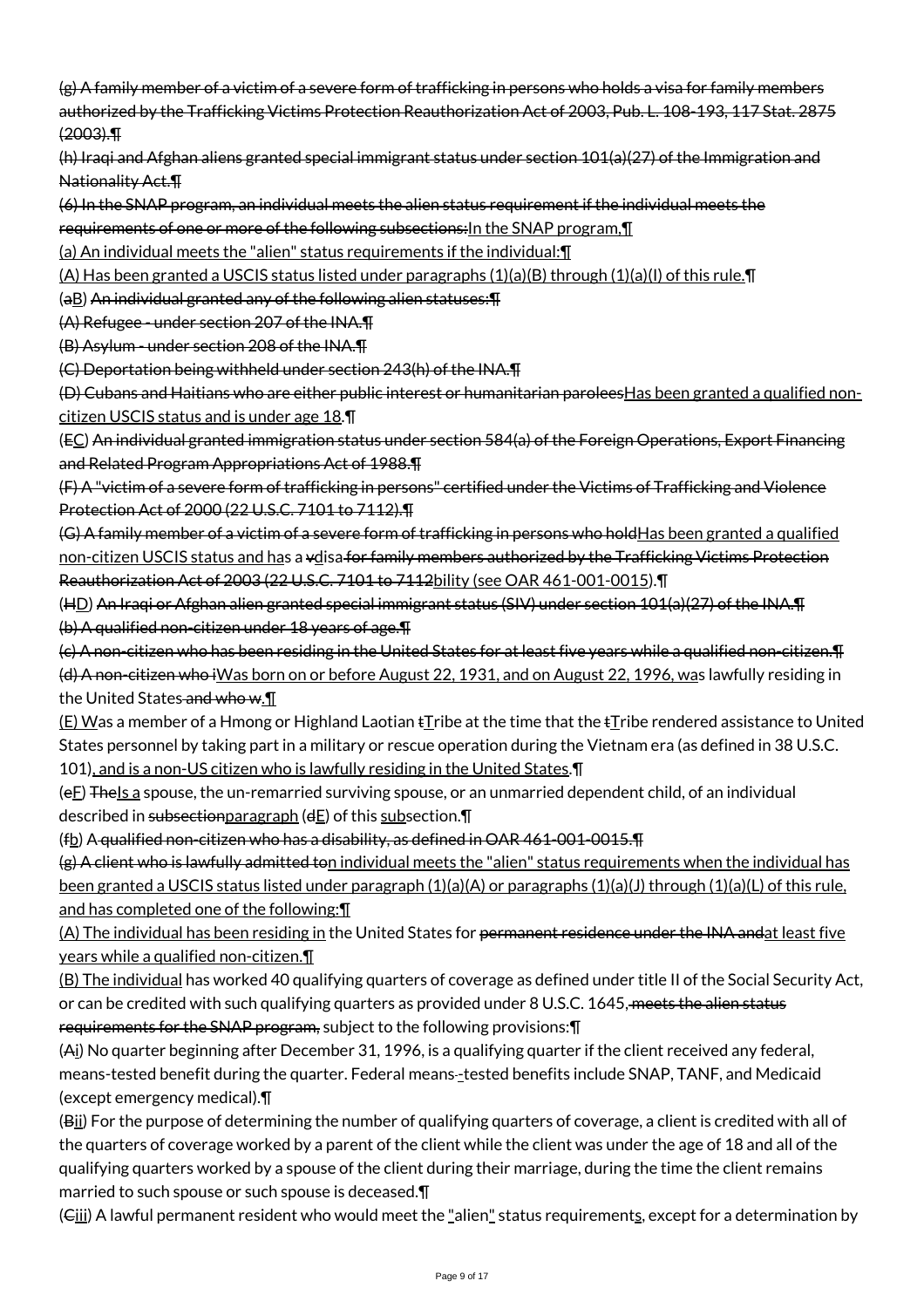the Social Security Administration (SSA) that the individual has fewer than 40 quarters of coverage, may be provisionally certified for SNAP program benefits while SSA investigates the number of quarters creditable to the client. A client provisionally certified under this section who is found by SSA, in its final administrative decision after investigation, not to have 40 qualifying quarters is not eligible for SNAP program benefits received while provisionally certified. The provisional certification is effective according to the rule on effective dates for opening benefits, OAR 461-180-0080. The provisional certification cannot run more than six months from the date of original determination by SSA that the client does not have sufficient quarters.

Statutory/Other Authority: ORS 329A.500, 409.050, 411.060, 411.404, 411.704, 411.706, 411.816, 412.014, 412.049, 413.085, 414.231, 414.685

Statutes/Other Implemented: ORS 329A.500, 409.010, 411.060, 411.070, 411.404, 411.704, 411.706, 411.816, 412.014, 412.049, 414.025, 414.231, 414.826, H.R. 133, 116th Cong. (2019-2020)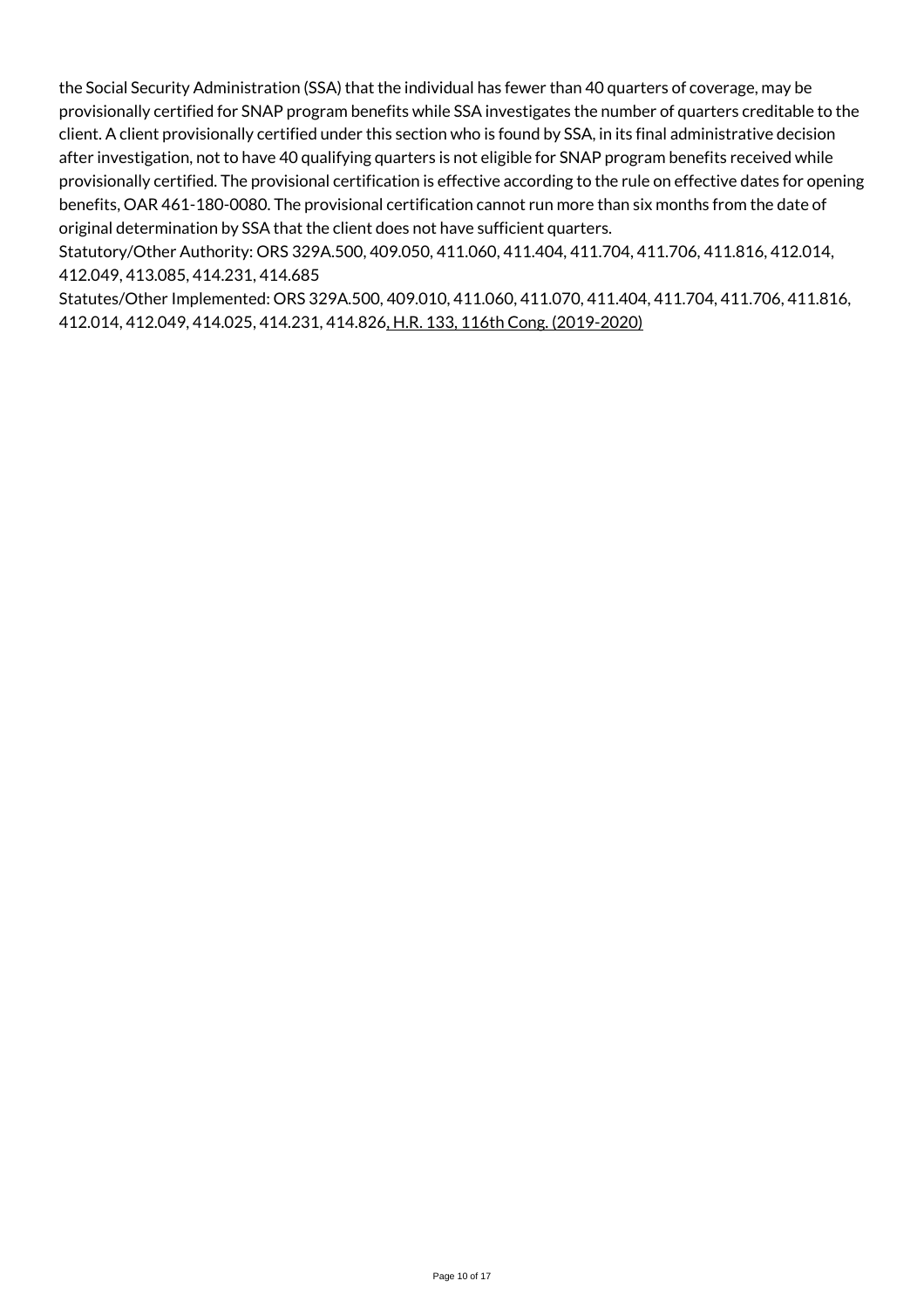#### AMEND: 461-135-0880

REPEAL: Temporary 461-135-0880 from SSP 28-2021

# NOTICE FILED DATE: 04/30/2021

RULE SUMMARY: OAR 461-135-0880 about OSIPM and QMB Programs; COVID-19 is being amended to permanently remove the following actions from the list of prohibited adverse actions during the COVID-19 emergency period - client liability increases; Employed Persons with Disabilities (EPD) participant fee increases; closure of medical benefits opened in error due to agency error; when a court determines the individual made a false or misleading statement, or misrepresented, concealed, or withheld a fact for the purpose of establishing or maintaining eligibility; and reductions to or closure of special needs payments. It is also being amended to remove the provision allowing electronic signature on all forms related to OSIPM and QMB

program eligibility.

CHANGES TO RULE:

#### 461-135-0880

OSIPM and QMB Programs; COVID-19

The provisions in this rule apply to the OSIPM and QMB programs. ¶

(1) The Department amends the following rules or rule sections regarding the OSIPM and QMB programs.¶

- (a) OAR 461-115-0700,¶
- (b) OAR 461-180-003075-0704,¶
- (c) OAR 461-180-0040(4) and (5),30, and¶
- (d) OAR 461-180-0120(1), (2), and (3)(b).¶
- (2) Notwithstanding OAR 461-180-0030<del>, OAR 461-180-0040(4) and (5),</del> and OAR 461-180-0120(1), (2), and

(3)(b), the Department shall suspend the effective date for all actions that reduce or close OSIPM or QMB program benefits, except for: ¶

(a) Program closures when an individual:¶

(A) Passes away,¶

- (B) Is confirmed to have moved out of state,¶
- (C) Requests a voluntary closure,¶
- (D) In the QMB programs, is no longer eligible for Medicare, ¶
- (E) Is approved for a one-time cash payment, such as a special needs payment for home repairs,  $er\mathbb{T}$

(F) Is no longer eligible for an ongoing special needs payment, except when ineligibility is due to a change in service setting.¶

(G) Is approved for benefits due to an administrative error (see OAR 461-195-0501), or¶

(bH) Benefit reduction When a court determines wthen an individual requests a voluntary reduction. The state of

(c) Increases to client liability when restoring previous liability after a one-time medical deduction.¶

(3) The Department shall accept "electronic signature" on all forms for the OSIPM and QMB programs. Fmade a

false or misleading statement, or misrepresented, concealed, or withheld a fact for the purposes of this rule, electronic signature is defined as:¶

(a) A written signature submitted digitally via email, or fax. establishing or maintaining eligibility. I

(b) Benefit reductions when an individual ¶

(bA) A signature submitted through a Department electronic application systemRequests a voluntary reduction.¶

(cB) A signature submitted telephonically. For telephonic signatures:¶

(A) The Department will make an ef Is no longer eligible fort to authenticate the identity of the individual providing the telephonic signature, ¶

(B) The individual shall be made aware of the rights and responsibilities listed in the form,¶

(C) The individual shall be made aware that the statement of their full name is being accepted as their signature, he

same level or amount of a special needs payment.

(c) Increases to client liability when restoring previous liability.¶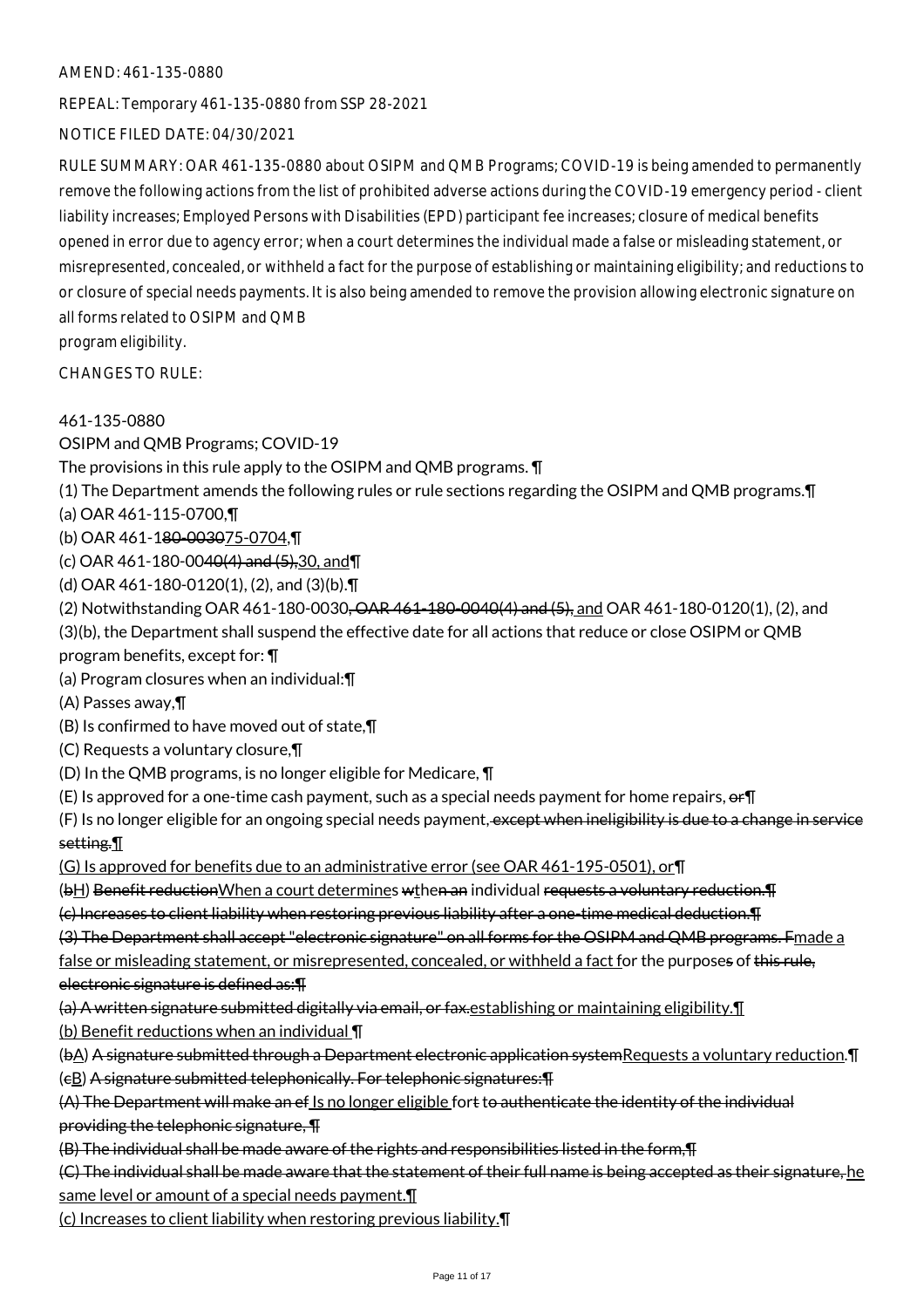(Dd) The Department shall send a copy of the telephonically signed document to the individual, and ¶ (E) The Department shall make record of the telephonic signature.¶

(4) Benefit suspension when an individual becomes a resident of a correctional facility under OAR 461-135- 0950.¶

(3) Notwithstanding OAR 461-115-0700, the Department will accept self-attestation (see OAR 461-115- 0700(2)(b)) to verify all eligibility criteria, except US citizenship, US national, and non-US citizen status. 1 (4) Notwithstanding OAR 461-115-0704(10), if the Department cannot promptly verify US citizenship, US

national, or qualified non-US citizen status; the Department extends the reasonable opportunity period to 180 days from the date the notice is received.¶

(5) The provisions of this rule shall end on the last day of the month in which the public health emergency declaration by the Secretary of Health and Human Services under section 319 of the Public Health Service Act based on an outbreak of coronavirus disease 2019 (COVID-19) is lifted.

Statutory/Other Authority: ORS 409.050, ORS 411.060, 411.070, 411.083, 412.006, ORS 84.001 to 84.061, 412.009, 412.024, 412.049, 412.064, 412.089

Statutes/Other Implemented: ORS 411.060, 411.070, 411.083, 412.006, ORS 84.001 to 84.061, 412.009, 412.024, 412.049, 412.064, 412.089, 409.010, 411.081, 411.087, 45 CFR 206.10, 45 CFR 263.2, 45 CFR 400.155, Pub. L. 116-127, 42 CFR 435.907, 42 CFR 435.914, 42 CFR 433.400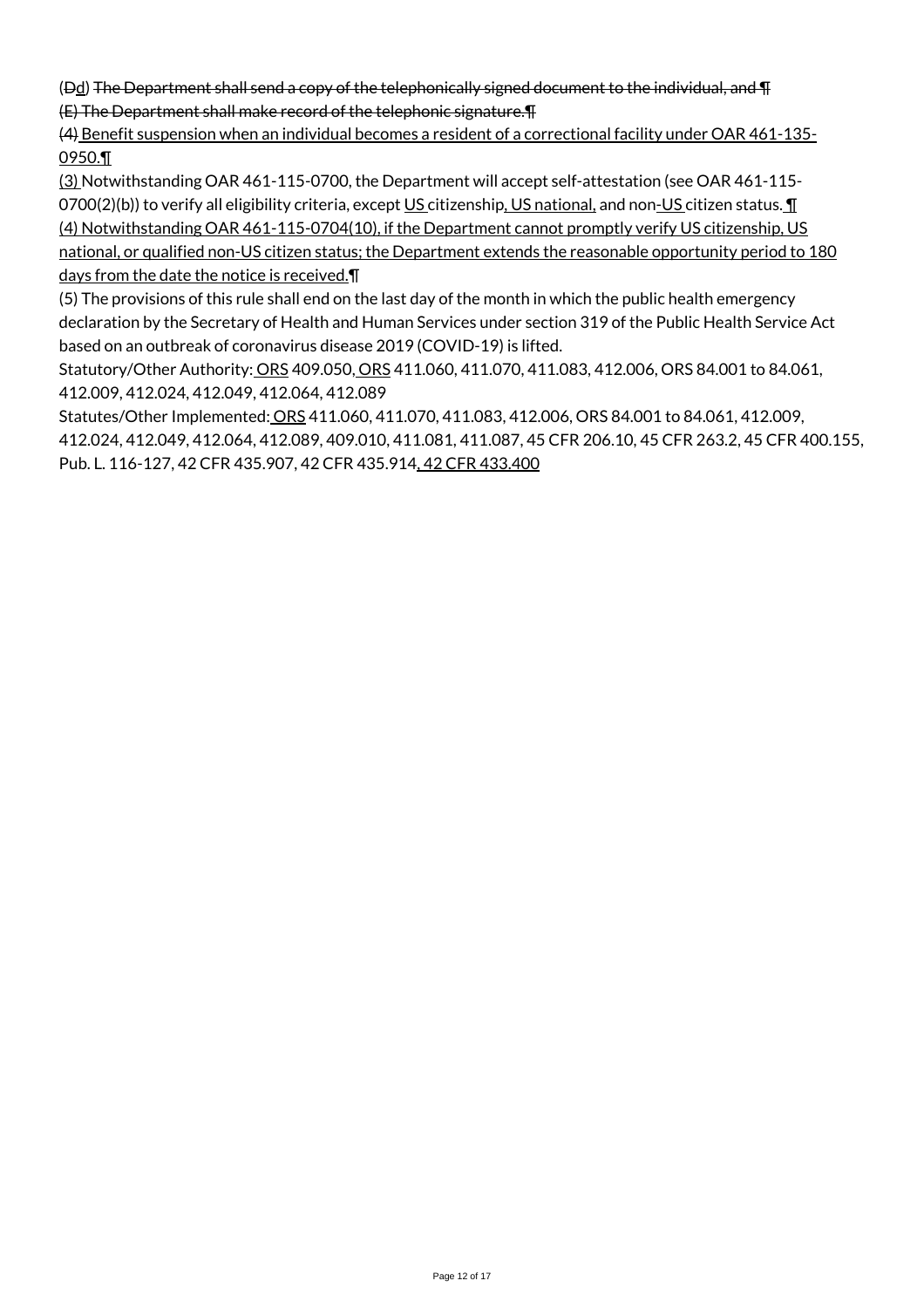### AMEND: 461-135-0950

### NOTICE FILED DATE: 04/30/2021

RULE SUMMARY: OAR 461-135-0950 about eligibility for residents of public institutions and state hospitals is being amended to change the length of time GA recipients who become incarcerated can continue to receive housing assistance benefits from two calendar months following the month of incarceration to one calendar month. It is also being amended to change language to more respectful, inclusive, and person-centered terms by removing gendered words and verbiage such as "inmate," "prisoner," and "offender."

#### $CHANGESTORUIF$

#### 461-135-0950

# Eligibility for Inmates and Residents of Public Institutions \[

(1) This rule sets out additional restrictions on the eligibility of inmates and residents of state hospitalpublic institutions for programs covered by Chapter 461 of the Oregon Administrative Rules.¶

(2) Definition of an "inmate".¶

(a) An inmate is aresident of a public institution".¶

(a) An individual living in a public institution (see section (3) of this rule) who is: $\P$ 

(A) Confined involuntarily in a local, state or federal prison, jail, detention facility, or other penal facility, including an individual being held involuntarily in a detention center awaiting trial or an individual serving a sentence for a criminal offense;¶

(B) Residing involuntarily in a facility under a contract between the facility and a public institution where, under the terms of the contract, the facility is a public institution;¶

(C) Residing involuntarily in a facility that is under governmental control;¶

- (D) Receiving care as an outpatient while residing involuntarily in a public institution; or¶
- (E) In the OSIPM and QMB programs, released from the public institution during a temporary period of hospitalization in a medical institution outside of the correctional facility.¶
- (b) An individual is not considered an inmate resident of a public institution when: \[

(A) The individual is released on parole, probation, or post-prison supervision;¶

(B) The individual is on home- or work-release, unless the individual is required to report to a public institution for an overnight stay;¶

(C) The individual is voluntarily residing in a supervised community residential facility and all of the following are true:¶

(i) Residents are not precluded from working outside the facility in employment available to individuals who are not under justice system supervision;¶

(ii) Residents can use community resources such as libraries, grocery stores, recreation and education at will, notwithstanding any house rules such as a requirement to sign in and out, curfews, or hours during which the residence is closed or locked; and¶

(iii) Residents can seek health care treatment in the broader community to the same or similar extent as other Medicaid enrollees in the state.¶

(D) The individual is staying voluntarily in a detention center, jail, or county penal facility after their case has been adjudicated and while other living arrangements are being made for the individual; or¶

(E) The individual is in a public institution pending other arrangements as defined in 42 CFR 435.1010.¶

(3) A "public institution" is any of the following:¶

(a) A "state hospital" (see ORS 162.135).¶

(b) A local correctional facility (see ORS 169.005): a jail or prison for the reception and confinement of prisoner individuals that is provided, maintained and operated by a county or city and holds individuals for more than 36 hours.¶

(c) A Department of Corrections institution (see ORS 421.005): a facility used for the incarceration of individuals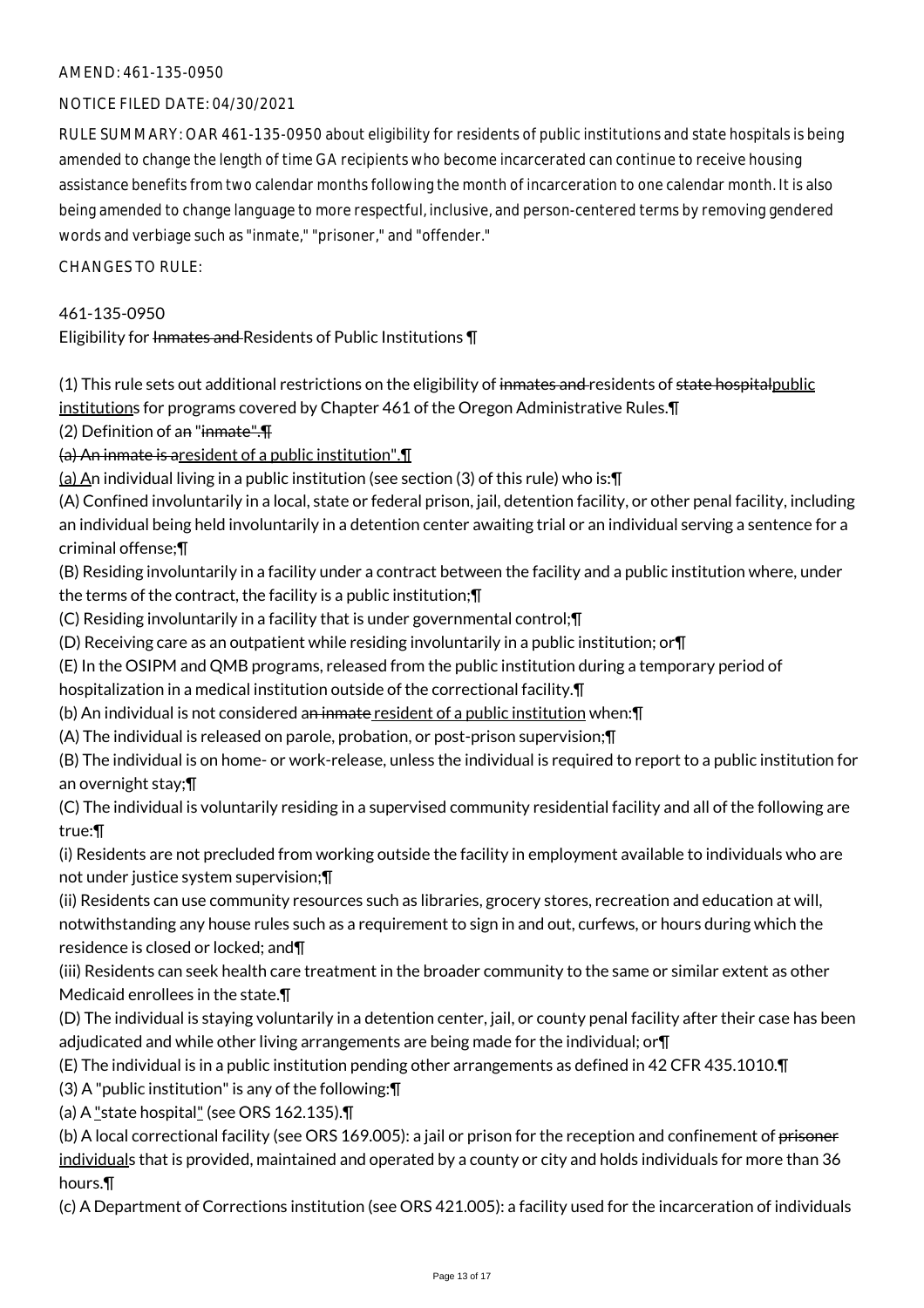sentenced to the custody of the Department of Corrections, including a satellite, camp, or branch of a facility.¶ (d) A youth correction facility (see ORS 162.135):¶

(A) A facility used for the confinement of <del>youth offenders and other i</del>ndividuals placed in the legal or physical custody of the youth authority, including a secure regional youth facility, a regional accountability camp, a residential academy and satellite, and camps and branches of those facilities; or¶

(B) A facility established under ORS 419A.010 to 419A.020 and 419A.050 to 419A.063 for the detention of children, wards, youth, or youth offenderindividuals pursuant to a judicial commitment or order.¶ (4) Definition of serious mental illness. An individual has a serious mental illness if the individual has been diagnosed by a psychiatrist, a licensed clinical psychologist or a certified non-medical examiner as having dementia, schizophrenia, bipolar disorder, major depression or other affective disorder or psychotic mental disorder other than a substance abuse disorder and other than a disorder that is caused primarily by substance abuse.¶

(5) An individual who resides in a state hospital (see subsection (3)(a) of this rule)-, meets the definition of having a serious mental illness (see section (4) of this rule), and applies for medical assistance between 90 and 120 days prior to the expected date of the person's release from the state hospital may be found eligible for medical assistance. If the individual is determined to be eligible, the effective date of the individual's medical assistance is the date the individual is released from the institution.¶

(6) In the OSIPM and QMB programs, except as provided for in section (7) of this rule, an individual who is at least 21 years of age and less than 65 years of age who becomes a resident of a state hospital has medical benefits suspended. When an individual with suspended medical benefits is no longer a resident of the state hospital, or when the individual is admitted to a medical institution outside of the state hospital for a period of hospitalization, medical benefits are reinstated effective the first day the individual is no longer a resident, if the individual continues to meet eligibility for the medical program.¶

(7) An individual residing in a state hospital may be eligible for OSIPM and QMB program benefits if the individual meets the requirements of one of the following subsections:¶

(a) The individual is 65 years of age or older.¶

(b) The individual receives a Certificate of Need for Services from the State-authorized agency, and meets one of the following:¶

(A) The individual is under 21 years of age.¶

(B) The individual is 21 years of age, received a Certificate of Need for Services from the State-authorized agency, and received those services immediately before reaching age 21. Except as provided for in subsection (a) of this section, eligibility ends at age 22.¶

(8) For all programs covered under chapter 461 of the Oregon Administrative Rules:¶

(a) Except as provided otherwise in this rule, an inmate resident of a public institution (see section  $(2)$  of this rule) of a public institution is not eligible for benefits.¶

(b) IExcept as provided otherwise in this rule, if a pregnant womanindividual receiving medical assistance through the OSIPM program becomes an inmate resident of a public institution, their medical benefits are suspended. When the Department is informed the womanindividual is no longer an inmate resident of a public institution, thei r medical benefits are reinstated - effective on the first day sthe isy are no longer an inmate resident of a public

institution - if sthe isy are still in their protected period of eligibility under OAR 461-135-0010. (c) If an individual receiving medical assistance through the OSIPM or QMB programs becomes an inmate of a correctional facility resident of a public institution at a correctional facility (see subsections (3)(b) through (3)(d) of this rule), medical benefits are suspended during the incarceration period. [1]

(d) In the OSIPM and QMB programs, when the Department is notified that an individual with suspended benefits has been released or has been admitted to a hospital outside of the public institution for a period of hospitalization, medical benefits are reinstated effective the first day the clientindividual is no longer an inmate resident of a public institution if both of the following are true: [1]

(A) The clientindividual continues to meet eligibility for the medical program; and¶

(B) The notification takes place within ten calendar days of the release, or the notification takes place more than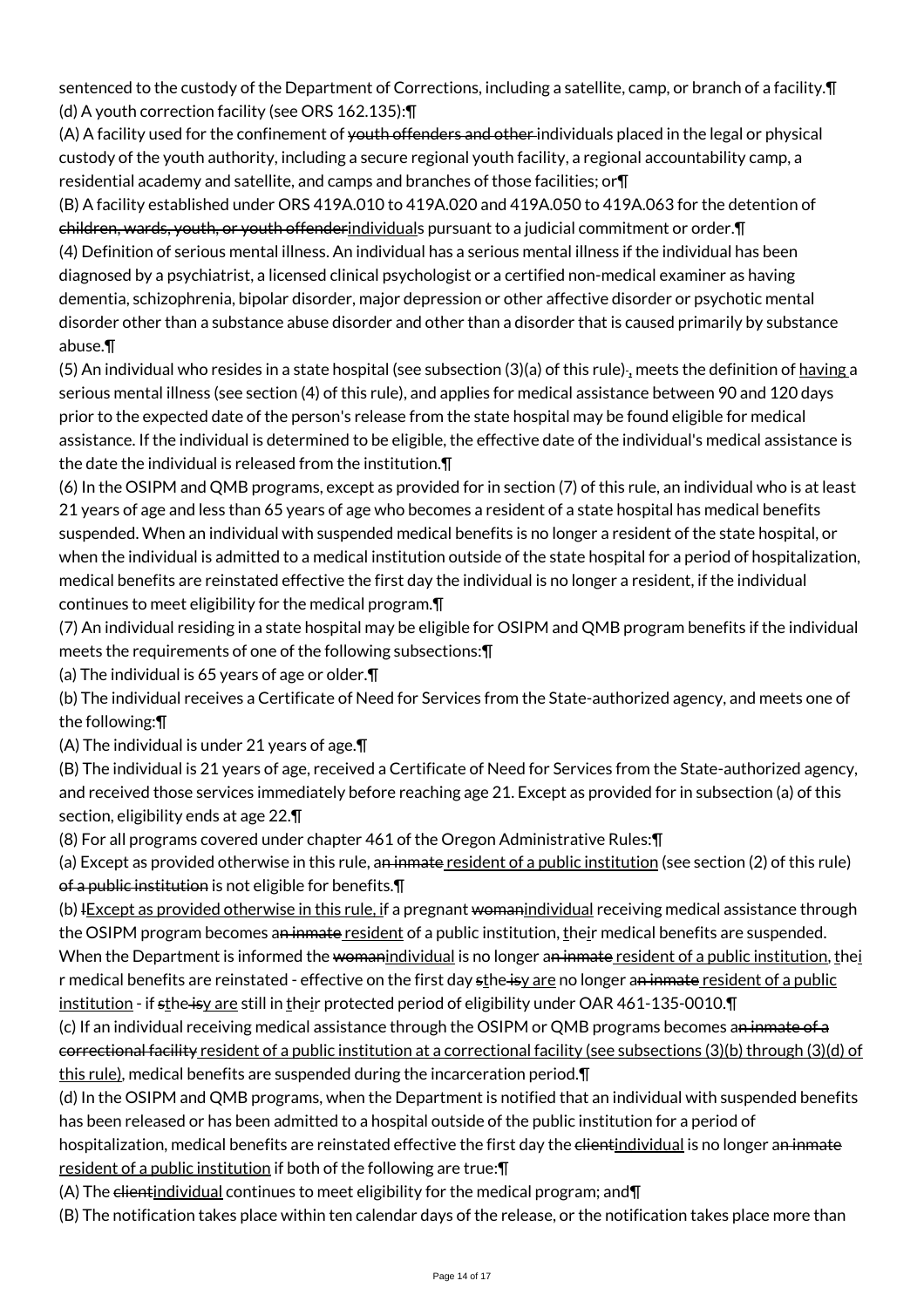ten calendar days from the release date and there is good cause for the late reporting.¶

(9) In the GA and SNAP programs, in addition to the other provisions of this rule, an inmate resident of a public institution released from a public institution on home arrest and required to wear an electronic device to monitor their activity, is ineligible for benefits if the correctional agency provides room and board to the individual.¶  $(10)$  In the GA program, when an individual becomes an inmate resident of a public institution: $\P$ 

(a) BenefiHousing assistance payments may continue for the twoone calendar months following the month the Department is notified of the incarceration, if of incarceration if the following are true: [1]

(A) The Department can determine that the individual will be released before the end of the second calendar month and thefollowing the month of incarceration, and II

(B) The individual's housing arrangement is still available.¶

(b) If the individual will be released after the end of the second-calendar month following the month of notifie incarceration, or if the release date is not known, benefihousing assistance payments will be closed effective the end of the notice period (see OAR 461-175-0050) for a timely continuing benefit decision notice (see OAR 461- 001-0000).

Statutory/Other Authority: ORS 409.050, 411.060, 411.070, 411.404, 411.816, 412.049, 413.085, 414.685, 412.014

Statutes/Other Implemented: ORS 409.010, 411.060, 411.070, 411.404, 411.447, 411.816, 412.014, 412.049, 414.426, 42 CFR 435.1009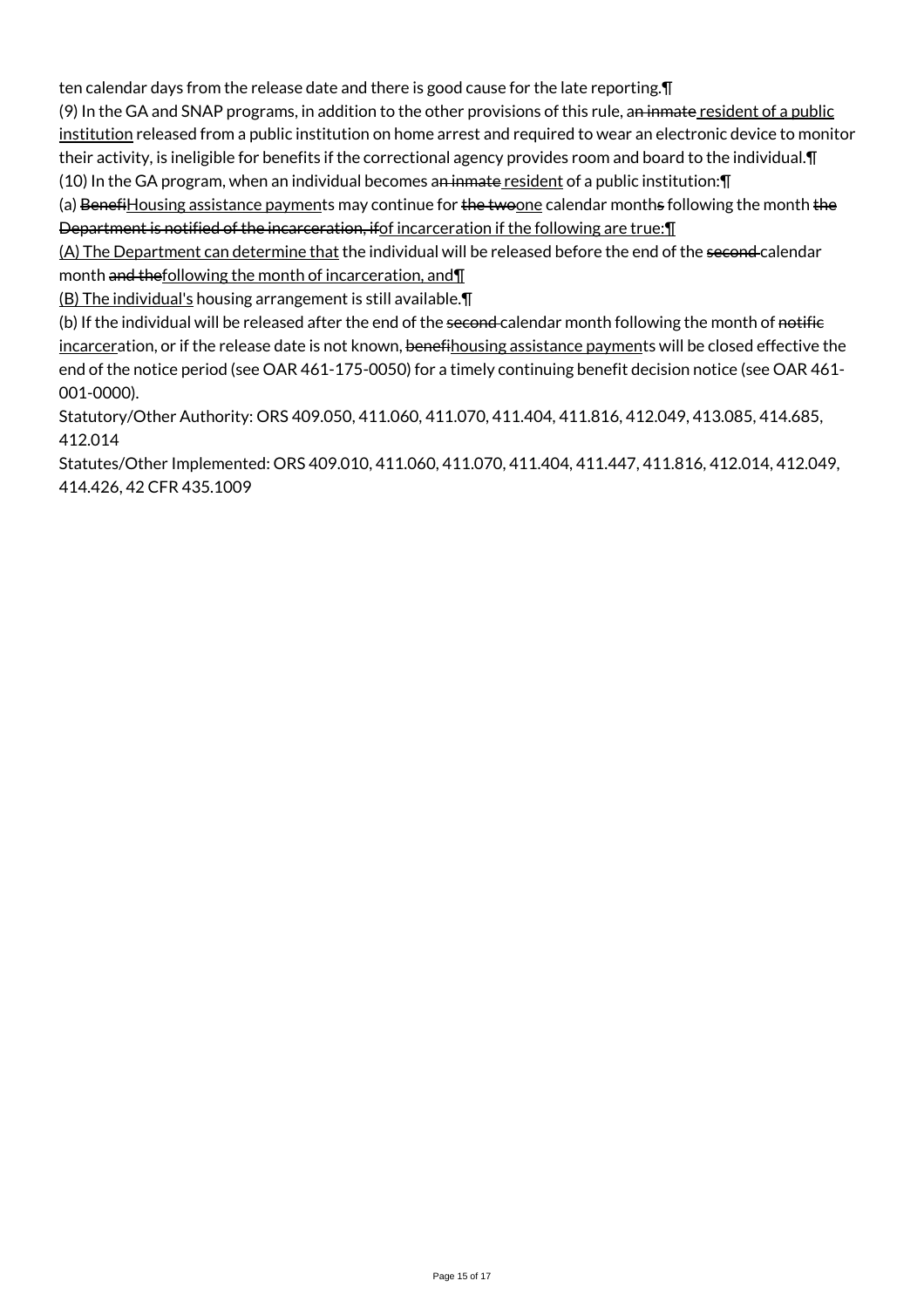### AMEND: 461-160-0620

#### NOTICE FILED DATE: 04/30/2021

RULE SUMMARY: OAR 461-160-0620 about income deductions and client liability for long-term care services and waivered services is being amended to update the minimum community spouse income allowance (Minimum Monthly Maintenance Needs Allowance or MMMNA) and the community spouse monthly housing allowance which are published by the federal government each year. This amendment keeps Oregon in line with current federal standards for Department Medicaid programs and changes to the MMMNA and community spouse monthly housing allowance under the Spousal Impoverishment laws.

CHANGES TO RULE:

#### 461-160-0620

Income Deductions and Client Liability; Long-Term Care Services or Home and Community-Based Care; OSIPM ¶

#### In the OSIPM program:¶

(1) Deductions from income are made for an individual residing in or entering a long-term care facility or receiving home and community-based care (see OAR 461-001-0030) as explained in subsections (3)(a) to (3)(h) of this rule.¶

(2) Except as provided otherwise in OAR 461-160-0610, the liability of the individual is determined according to subsection (3)(i) of this rule.¶

(3) Deductions are made in the following order:¶

(a) One standard earned income deduction of \$65 is made from the earned income in the OSIPM program.¶

(b) The deductions under the plan for self-support as allowed by OAR 461-145-0405.¶

(c) One of the following need standards:¶

(A) A \$64.94 personal needs allowance for an individual receiving long-term care services.¶

(B) A \$90 personal needs allowance for an individual receiving long-term care services who is eligible for VA benefits based on unreimbursed medical expenses. The \$90 allowance is allowed only when the VA benefit has been reduced to \$90.¶

(C) For an individual who receives home and community-based care:¶

(i) Except as provided in subparagraph (ii) of this paragraph, the OSIPM maintenance standard.¶

(ii) For an individual who receives in-home services, the OSIPM maintenance standard plus \$500.¶

(d) A community spouse (see OAR 461-001-0030) monthly income allowance is deducted from the income of the institutionalized spouse (see OAR 461-001-0030) to the extent that the income is made available to or for the benefit of the community spouse, using the following calculation.¶

(A) Step 1 - Determine the maintenance needs allowance. \$2,155.077.50 is added to the amount over \$646.50 53.25 that is needed to pay monthly shelter expenses for the principal residence of the couple. This sum or \$3,259.50, whichever is less, is the maintenance needs allowance. For the purpose of this calculation, shelter expenses are the rent or home mortgage payment (principal and interest), taxes, insurance, required maintenance charges for a condominium or cooperative, and the full standard utility allowance for the SNAP program (see OAR 461-160-0420). If an all-inclusive rate covers items that are not allowable shelter expenses, including meals or housekeeping in an assisted living facility, or the rate includes utilities, to the extent they can be distinguished, these items must be deducted from the all-inclusive rate to determine allowable shelter expenses.¶ (B) Step 2 - Compare maintenance needs allowance with community spouse's countable income. The countable

(see OAR 461-001-0000) income of the community spouse is subtracted from the maintenance needs allowance determined in step 1. The difference is the income allowance unless the allowance described in step 3 is greater.¶ (C) Step 3 - If a spousal support order or exceptional circumstances resulting in significant financial distress require a greater income allowance than that calculated in step 2, the greater amount is the allowance.¶ (e) A dependent income allowance as follows:¶

(A) For a case with a community spouse, a deduction is permitted only if the monthly income of the eligible